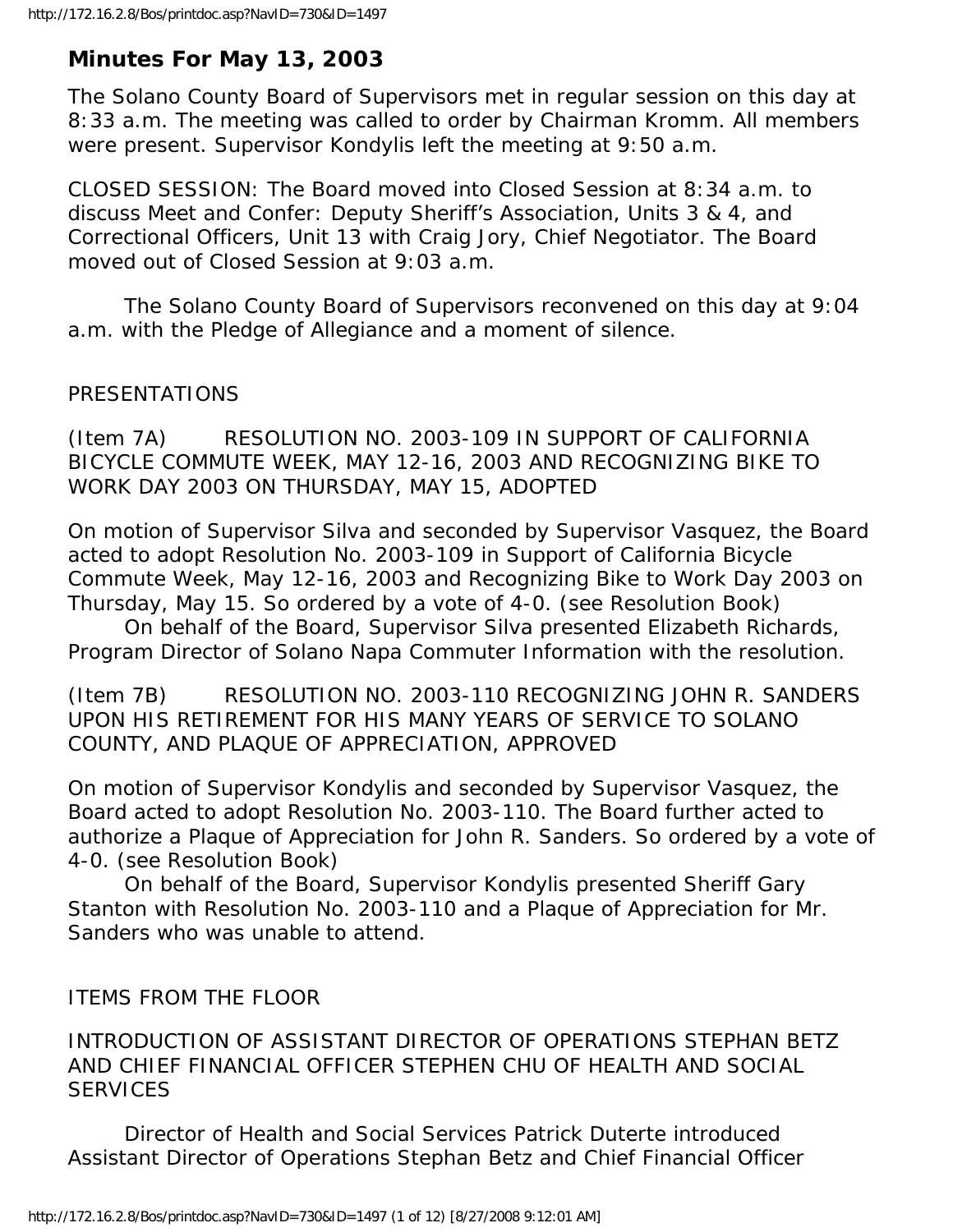Stephen Chu who have recently joined the Administrative Staff of Health and Social Services.

#### APPEARANCE BY DONALD TIPTON, RE RETIRING COUNTY EMPLOYEES

Donald Tipton, Vallejo, feels the Board should ensure every retiring Solano County employee is fully recognized and has a show of support of their fellow workers when they are retiring.

#### PUBLIC COMMENT ON CONSENT CALENDAR

(Item 16) Adoption of a resolution amending the Alphabetical Listing of Classes and Salaries to reflect the approximate monthly salary range of \$5998 - \$7290 for the position of Assistant Director, Environmental Management.

(Item 21A) Accept the offer of dedication of property from the Greer Family Trust for road purposes on Ridge Avenue and Bush Avenue as a condition of Minor Subdivision MS-02-11.

(Item 21B) Adoption of a resolution granting consent for a Joint Powers Agreement to provide extra-territorial jurisdiction for the City of Vacaville to acquire a waterline easement and to construct waterlines associated with the Leisure Town Road over-crossing and interchange.

 Donald Tipton, Vallejo: (16A) Noted opposition to appointing an Assistant when staff positions need to be filled. (21A) Requested a copy of the policy regarding easements, discussed complications at the crest of this hill on Ridge Avenue, and suggested reducing the crest of the hill to help reduce traffic hazards. (21B) Noted opposition to taking of property, and contradictory information contained in the report versus the resolution. Responding to the questions posed regarding (21B) Paul Weise, Department of Transportation, noted some confusion with the information from the City of Vacaville, and agreement from the City of Vacaville regarding a water line as included in the final resolution. John Casey, City of Vacaville, agreed the City of

Vacaville will be responsible for the maintenance of the water line and any road improvements.

#### APPROVAL OF AGENDA

On motion of Supervisor Silva and seconded by Supervisor Vasquez, the Board acted to approve the submitted Agenda, incorporated herein by reference, with the following modifications:

(Item 16) Adoption of a resolution amending the Alphabetical Listing of Classes and Salaries to reflect the approximate monthly salary range of \$5998 - \$7290 for the position of Assistant Director, Environmental Management, removed from the Consent Calendar.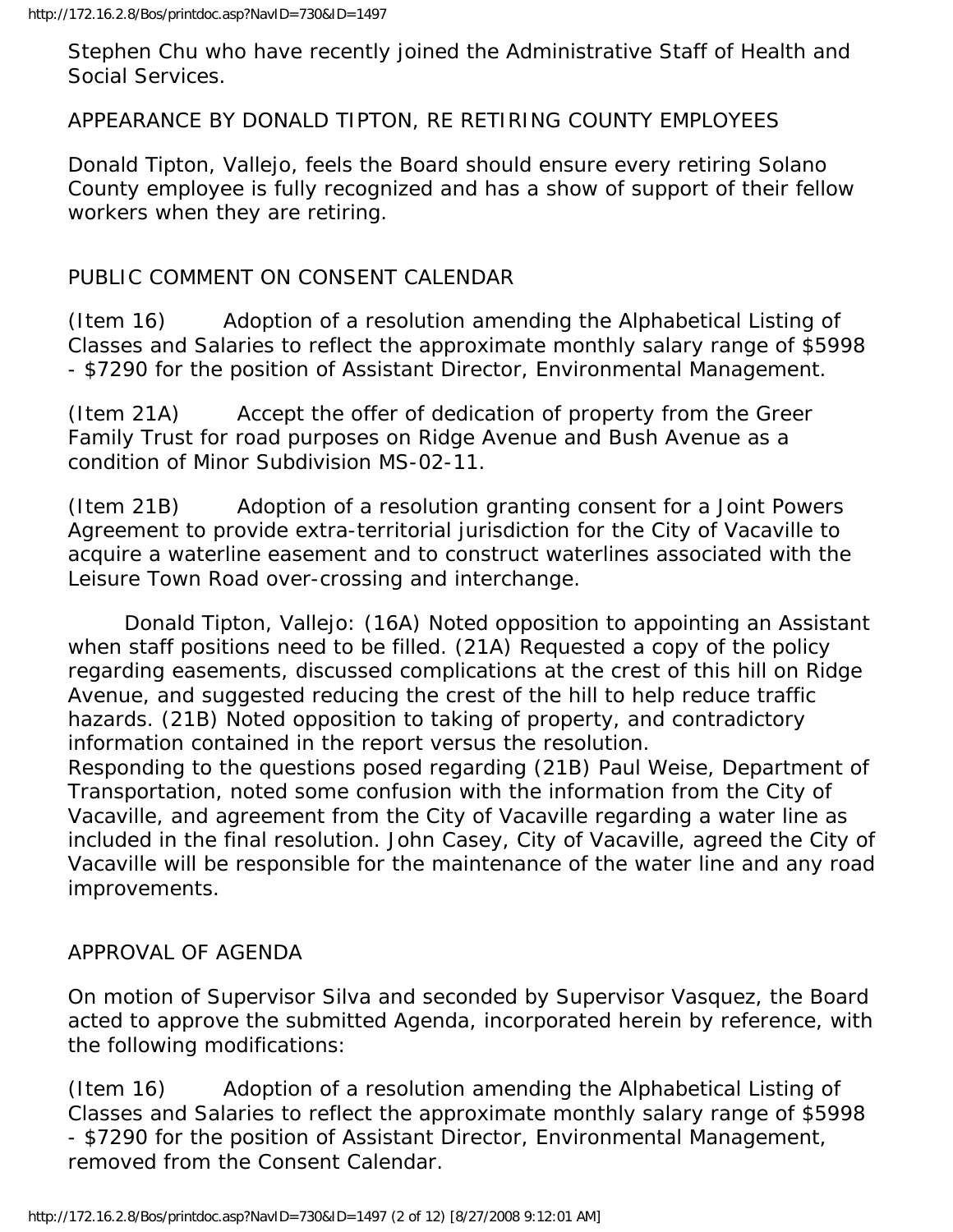(Item 17) Authorize the Dixon Unified School District, Travis Unified School District and Vacaville Unified School District to participate in the California Schools Cash Reserve Program Authority 2003 Pool Bonds to issue 2003 Tax and Revenue Anticipation Notes (TRANS), corrected to remove the Benicia Unified School District.

(Item 19A) Adoption of a resolution authorizing the Office of Emergency Services Manager to submit and sign a grant application with the State for participation in the State Domestic Preparedness Program to obtain funds totaling \$271,961, removed from the Consent Calendar.

(Item 19B) Adoption of a resolution authorizing the Office of Emergency Services Manager to submit and sign a grant application with the State for participation in the Homeland Security Grant Program to obtain funds totaling \$396,898, removed from the Consent Calendar.

So ordered by a vote of 4-0.

#### CONSENT CALENDAR

On motion of Supervisor Kondylis and seconded by Supervisor Silva, the Board acted to approve the following Consent Calendar items by a vote of 4-0.

(Item 14) PROCLAMATION HONORING JASON CHRISTOPHER BASINGER FOR ACHIEVING THE RANK OF EAGLE SCOUT IN THE BOY SCOUTS OF AMERICA ORGANIZATION, approved.

(Item 15) LEASE AGREEMENT WITH HOFMANN 1987 REVOCABLE TRUST AT 2350 SOUTH WATNEY WAY, SUITE B, FAIRFIELD FOR THE REGISTRAR OF VOTERS, as outlined in the Agenda Submittal from General Services dated May 13, 2003, incorporated herein by reference, approved and County Administrator authorized to sign said contract on behalf of Solano County.

(Item 17) DIXON UNIFIED SCHOOL DISTRICT, TRAVIS UNIFIED SCHOOL DISTRICT AND VACAVILLE UNIFIED SCHOOL DISTRICT TO PARTICIPATE IN CALIFORNIA SCHOOLS CASH RESERVE PROGRAM AUTHORITY 2003 POOL BONDS RE 2003 TAX AND REVENUE ANTICIPATION NOTES (TRANS), as outlined in the Agenda Submittal from Treasurer/Tax Collector/County Clerk dated May 13, 2003, incorporated herein by reference, approved.

(Item 18) AMENDMENT TO FY2002/03 AGREEMENTS WITH RIO VISTA CARE, DIXON FAMILY SERVICES, AND BI-BETT CORPORATION, as outlined in the Agenda Submittal from Health and Social Services dated May 13, 2003, incorporated herein by reference, approved and Chairman authorized to sign said contract amendments on behalf of Solano County.

(Item 20) RESOLUTION NO. 2003-114 AUTHORIZING THE DISTRICT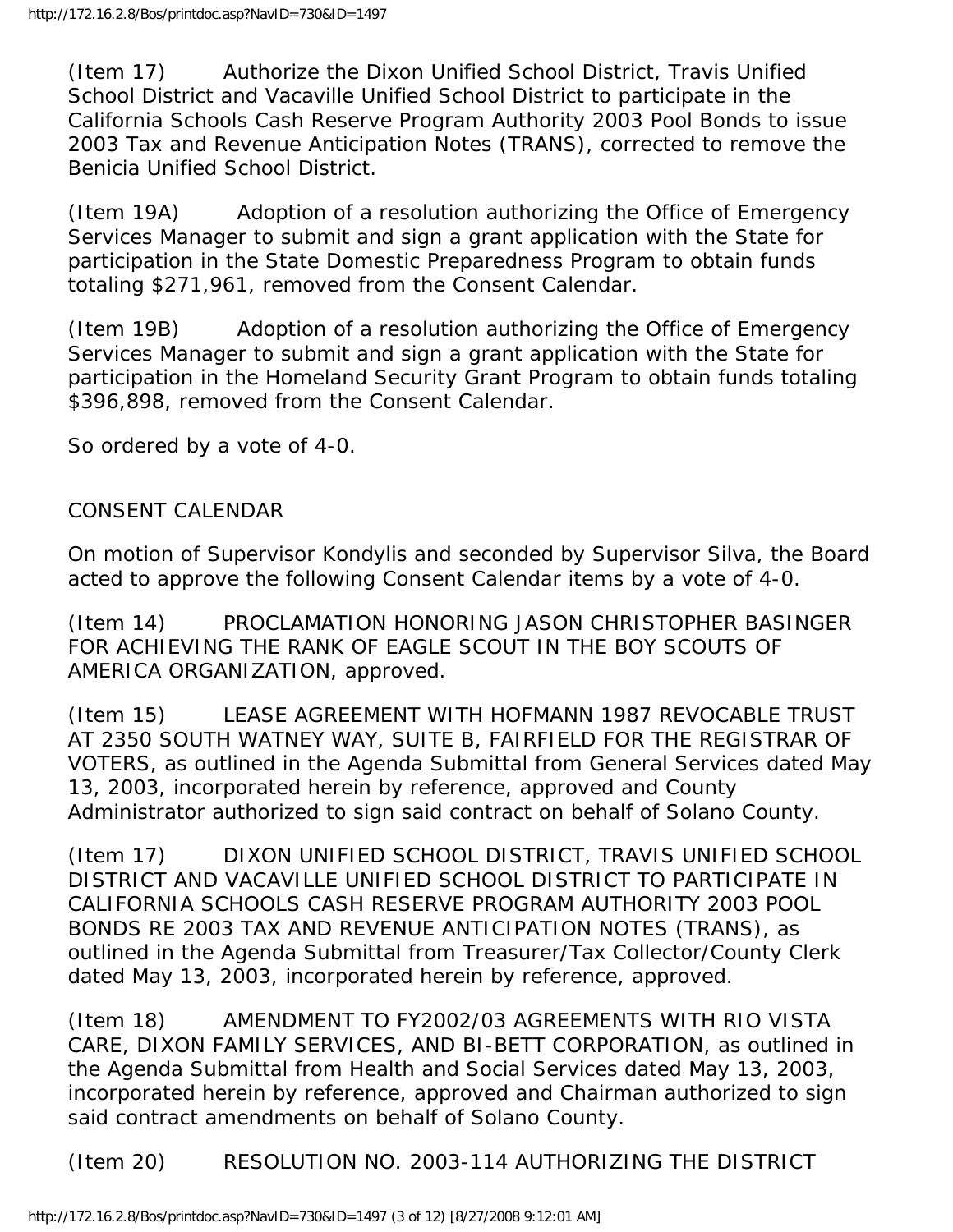ATTORNEY TO RENEW THE STATE BOARD OF CONTROL, VICTIM COMPENSATION AND GOVERNMENT CLAIMS BOARD PROJECT IN SOLANO COUNTY, adopted. (see Resolution Book)

(Item 21A) DEDICATION OF PROPERTY FROM GREER FAMILY TRUST FOR ROAD PURPOSES ON RIDGE AVENUE AND BUSH AVENUE RE MINOR SUBDIVISION MS-02-11, as outlined in the Agenda Submittal from Transportation dated May 13, 2003, incorporated herein by reference, approved and Clerk of the Board authorized to sign the parcel map on behalf of Solano County.

(Item 21B) RESOLUTION NO. 2003-115 GRANTING CONSENT FOR A JOINT POWERS AGREEMENT TO PROVIDE EXTRA-TERRITORIAL JURISDICTION FOR THE CITY OF VACAVILLE FOR THE LEISURE TOWN ROAD OVER-CROSSING AND INTERCHANGE, adopted. (see Resolution Book)

(Item 21C) AGREEMENT IN REFERENCE TO IMPROVEMENTS FOR MINOR SUBDIVISION MS-02-12 WITH JAMES E. AND CHERI L. CLARK, as outlined in the Agenda Submittal from Transportation dated May 13, 2003, incorporated herein by reference, approved and Chairman authorized to sign said contract on behalf of Solano County.

 RESOLUTION NO. 2003-116 ACCEPTING THE AGREEMENT IN REFERENCE TO IMPROVEMENTS FOR MINOR SUBDIVISION MS-02-12, adopted. (see Resolution Book)

(Item 21D) AGREEMENT WITH METROPOLITAN TRANSPORTATION COMMISSION (MTC) FOR PLANNING ASSISTANCE RE CORDELIA ROAD PATH, as outlined in the Agenda Submittal from Transportation dated May 13, 2003, incorporated herein by reference, approved and County Administrator authorized to sign said contract on behalf of Solano County.

(Item 22) GRANT FROM THE CALIFORNIA STATE LIBRARY RE CONDUCTING NATIONAL ISSUES FORUMS, as outlined in the Agenda Submittal from the Library dated May 13, 2003, incorporated herein by reference, accepted.

 APPROPRIATION TRANSFER IN THE AMOUNT OF \$24,384, as outlined in the Agenda Submittal from the Library dated May 13, 2003, incorporated herein by reference, approved.

(Item 23) LEASE AGREEMENT WITH VIACOM OUTDOOR, INC. RE ELECTRONIC MESSAGE CENTER, as outlined in the Agenda Submittal from Solano County Fair Association dated May 13, 2003, incorporated herein by reference, approved and Chairman and County Administrator authorized to sign said contract on behalf of Solano County.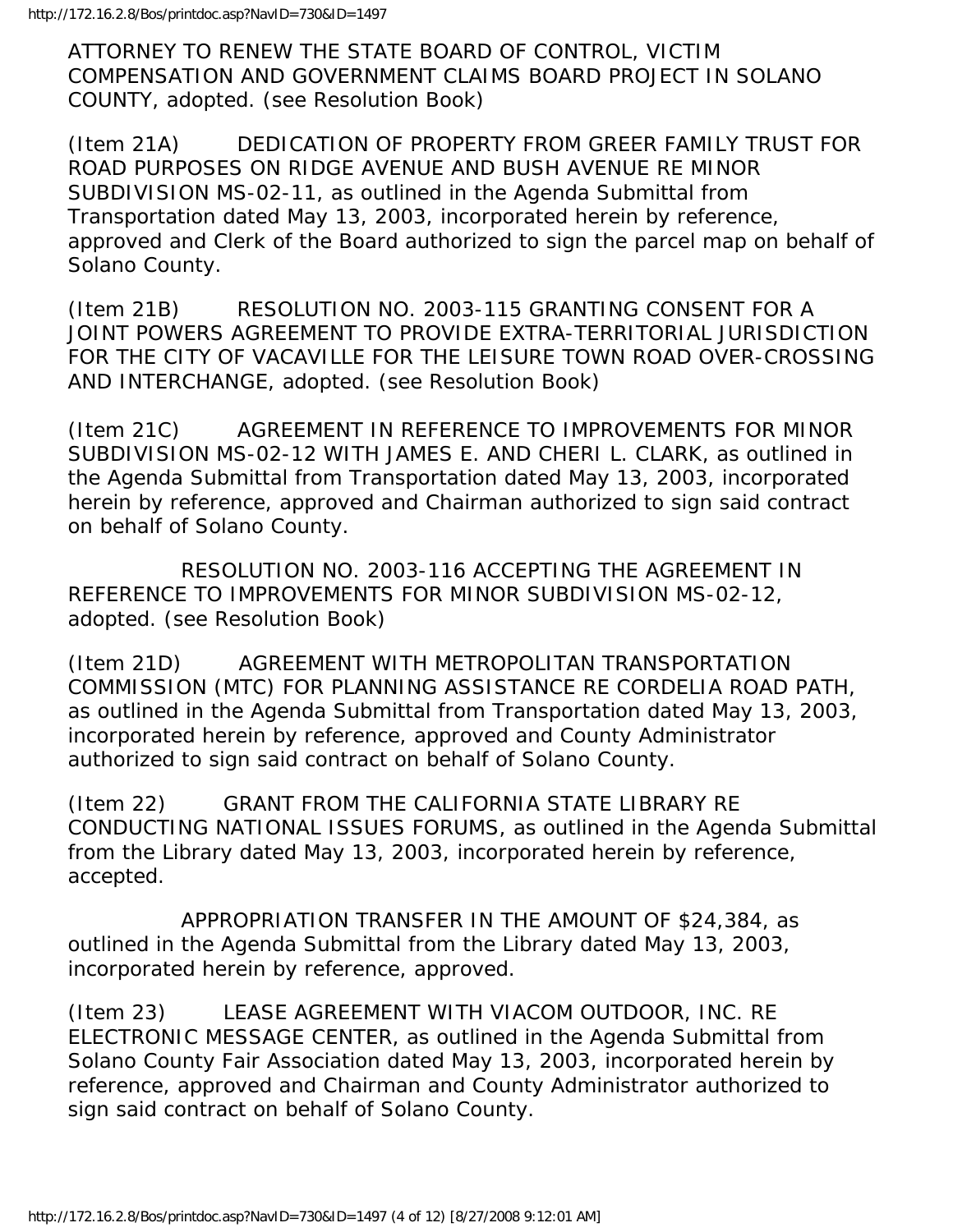#### SPECIAL DISTRICTS GOVERNED BY THE BOARD OF SUPERVISORS:

# RURAL NORTH VACAVILLE WATER DISTRICT

(Item 24A & B) Minutes regarding this matter are contained in the Rural North Vacaville Water District Minutes Book.

#### ORDERS

(Item 16) RESOLUTION NO. 2003-111 AMENDING THE ALPHABETICAL LISTING OF CLASSES AND SALARIES (ASSISTANT DIRECTOR, ENVIRONMENTAL MANAGEMENT), CONTINUED TO LATER IN THE MEETING

 The Board was provided with an Agenda Submittal from the Department of Human Resources dated May 13, 2003, incorporated herein by reference, outlining the salary range for the position of Assistant Director in the Department of Environmental Management.

 Supervisor Silva expressed concern with filling the Assistant Director position when a Planner position and a Code Enforcement Officer position are being cut, the zoning in the Homeacres area needs to be brought in compliance with the General Plan, Director of Human Resources Yolanda Irigon noted the Assistant Director position was approved during the last budget process and this action today is to set the salary range for that position. The department is not loosing positions in return for an Assistant Director.

 Kathy Gibson, County Administrator's Office, noted the positions are not being cut in the budget, the department has not be able to fill the Senior Planner position and is using contract planners to perform the work. The Code Enforcement Specialist position maybe used for the biosolids inspector, and currently an extra-help person is filling the position.

 There was a brief discussion regarding funding from Synagro for a biosolids inspector, and the importance of retaining the Code Enforcement Officer.

Further discussion took place latter in the meeting.

(Item 19A) RESOLUTION NO. 2003-112 APPROVING PARTICIPATION IN FY02 STATE DOMESTIC PREPAREDNESS PROGRAM GRANT, ADOPTED

(Item 19B) RESOLUTION NO. 2003-113 APPROVING PARTICIPATION IN THE FY03 HOMELAND SECURITY GRANT PROGRAM, ADOPTED

 The Board was provided with Agenda Submittals from the Sheriff's Office/ Office of Emergency Services (OES) dated May 13, 2003, incorporated herein by reference, regarding participation in grants for the State Domestic Preparedness and Homeland Security Programs.

 Responding to questions posed by Chairman Kromm regarding where the funding is from and what the funding will be used for, Bob Powell, Emergency Services Manager, noted the grants are from the Federal government, will provide the operational area first responders with the necessary equipment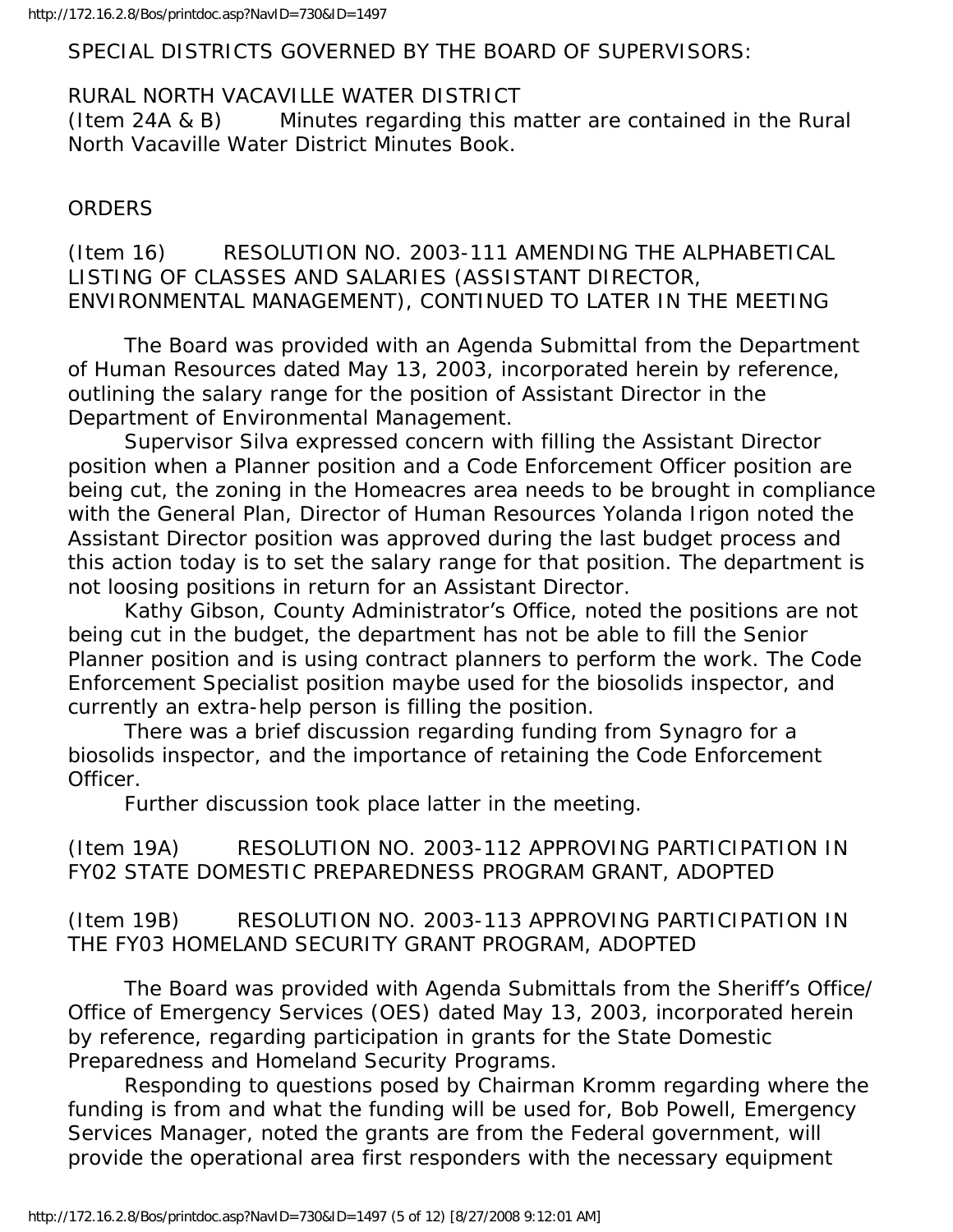that has not be available through the normal budget process. Most of the funds will be used to develop a hazardous material response team for the County in corporation with fire departments within the County. This will benefit the cities and County.

 Chairman Kromm expressed opposition to this in light of the projected massive budget cuts.

There was a brief discussion regarding the continuing terrorist threats, and the need to update equipment and readiness.

 On motion of Supervisor Kondylis and seconded by Supervisor Silva, the Board acted to adopt Resolution No. 2003-112 Approving participation in the FY02 State Domestic Preparedness Program Grant and to adopt Resolution No. 2003-113 Approving Participation in the FY03 Homeland Security Grant Program. So ordered by a vote of 3-1, Chairman Kromm voted no. (see Resolution Book)

(Item 16) RESOLUTION NO. 2003-111 AMENDING THE ALPHABETICAL LISTING OF CLASSES AND SALARIES (ASSISTANT DIRECTOR, ENVIRONMENTAL MANAGEMENT), ADOPTED

This matter was continued from earlier in the meeting.

 Responding to concerns voiced by Supervisor Silva regarding the Senior Planner and Code Compliance Specialist positions not being filled, with work that needs to be done, and the use of the Code Compliance Specialist as a biosolids inspector, Director of Environmental Management Birgitta Corsello outlined vacancies in the department, unsuccessful recruitments, new allocated positions last budget cycle, maintaining a status quo budget, rearranging positions/

functions within the department, maintaining costs, and added costs involved in filling the Code Enforcement Specialist position.

 On motion of Supervisor Silva and seconded by Supervisor Vasquez, the Board acted to adopt Resolution 2003-111 Amending the Alphabetical Listing of Classes and Salaries (Assistant Director, Environmental Management). So ordered by a vote of 4-0. (see Resolution Book)

(Item 26A) FY2002/03 THIRD QUARTER FINANCIAL REPORT APPROPRIATION TRANSFER REQUESTS, APPROVED

The Board was provided with an Agenda Submittal from the County Administrator's Office dated May 8, 2003, incorporated herein by reference, regarding approval of appropriation transfers relating to the FY 2002/2003 Third Quarter Financial Report that require a 4/5's vote.

 On motion of Supervisor Silva and seconded by Supervisor Vasquez, the Board acted to approve General Fund Contingency transfer in the amount of \$2,056,667 to various budgets; other contingency transfer requests for various budgets, and Unanticipated Revenue requests for budgets. So ordered by a vote of 4-0.

(Item 26B) BOARD OF SUPERVISORS MEETINGS OF JULY 1 AND JULY 8,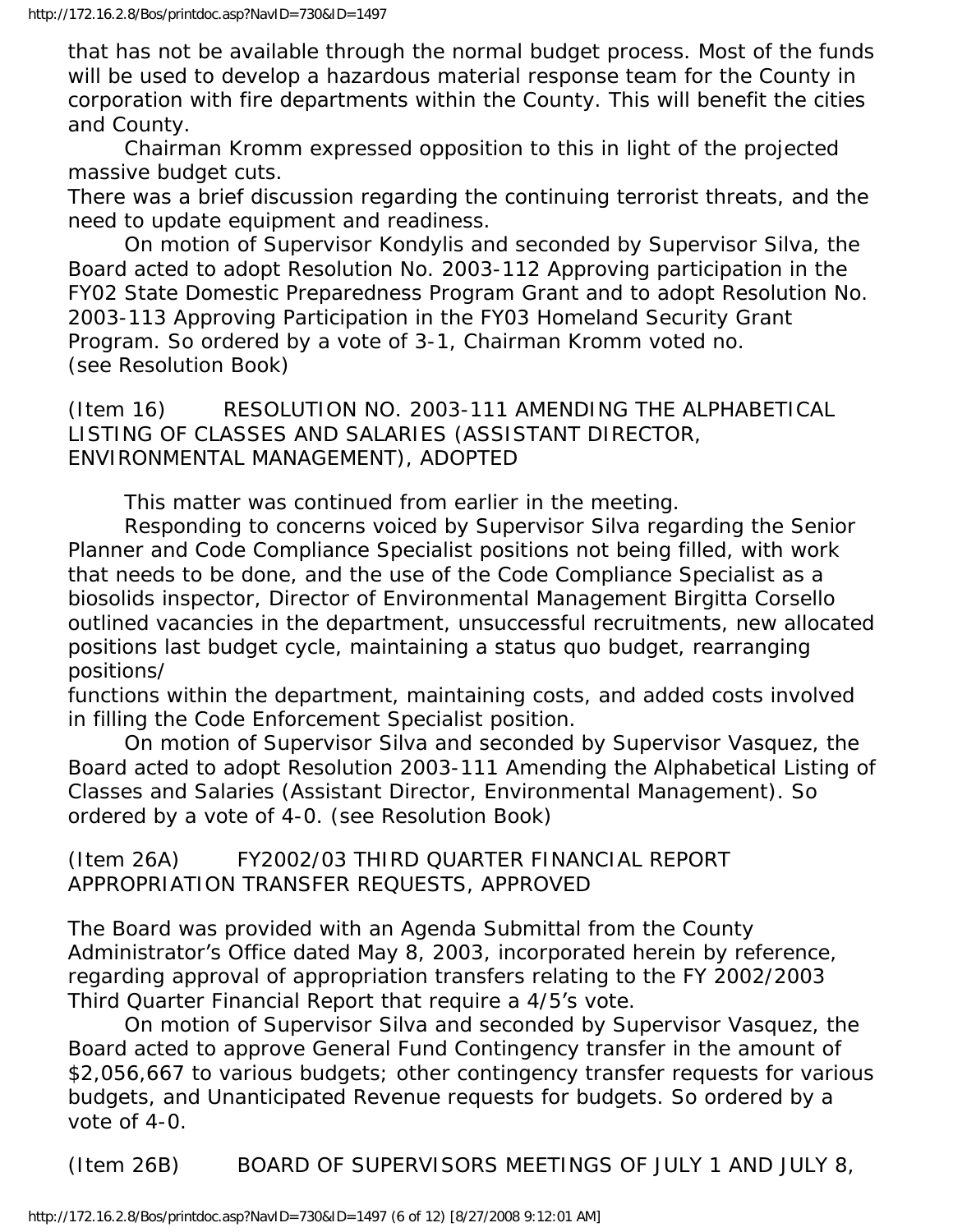## 2003 CANCELLED

The Board was provided with an Agenda Submittal from the County Administrator's Office dated May 13, 2003, incorporated herein by reference, regarding canceling Board meetings of July 1 and July 8, 2003.

 On motion of Supervisor Kondylis and seconded by Supervisor Silva, the Board acted to cancel the Board of Supervisors Meetings of July 1 and July 8, 2003. So ordered by a vote of 4-0.

(Item 27) SOLANO COUNTY 5-YEAR CAPITAL IMPROVEMENT PLAN, ADOPTED

 Assistant County Administrator Darby Hayes gave a brief history of the many facilities plans, and introduction to the culmination of the many facility projects that will be undertaken.

 Kanon Artiche, General Services/Architectural Services, reviewed the information contained in the Agenda Submittal from General Services dated May 13, 2003 as well as a visual presentation, incorporated herein by reference, regarding the Solano County 5-Year Capital Improvement Plan. Mr. Artiche began the visual presentation with the Purpose and Goals, Recent History, Background, Approach, Definitions, Total Project Cost Model, Typical Project Data Sheet, and Most Significant Projects.

 Responding to questions posed by Chairman Kromm regarding including the Vallejo County Services Building that could be leased or leased/purchased and not including the Vacaville County Services Building in the report, Mr. Artiche noted the Vacaville building has been determined to lease that building, and the report can be amended to include leased facilities.

 Chairman Kromm noted the need to determine how we best provide the services and then determine how the financing will work to do that. The plan should include both the North and South County projects.

Mr. Artiche continued the presentation by outlining the ADA/Title 24 Plan, and Funding Summaries and conclusions.

Mr. Hayes commended Mr. Artiche, the Architectural Division and everyone involved for the tremendous job they have done over the last five years, and believes the resulting plan is the best in the State.

Mr. Artiche commended his staff, and noted how cooperative the cities have been.

Responding to questions posed by Supervisor Vasquez regarding the development and review of the building in Vacaville that the county will be leasing, Mr. Hayes discussed the cooperative relationship with the City of Vacaville to meet the County needs for this building.

A brief discussion followed regarding community meetings and outreach for input from the public and the cities that would be affected by County facilities plans.

Chairman Kromm opened the public hearing. As there was no one wishing to speak, the public hearing was closed.

On motion of Supervisor Silva and seconded by Supervisor Vasquez, the Board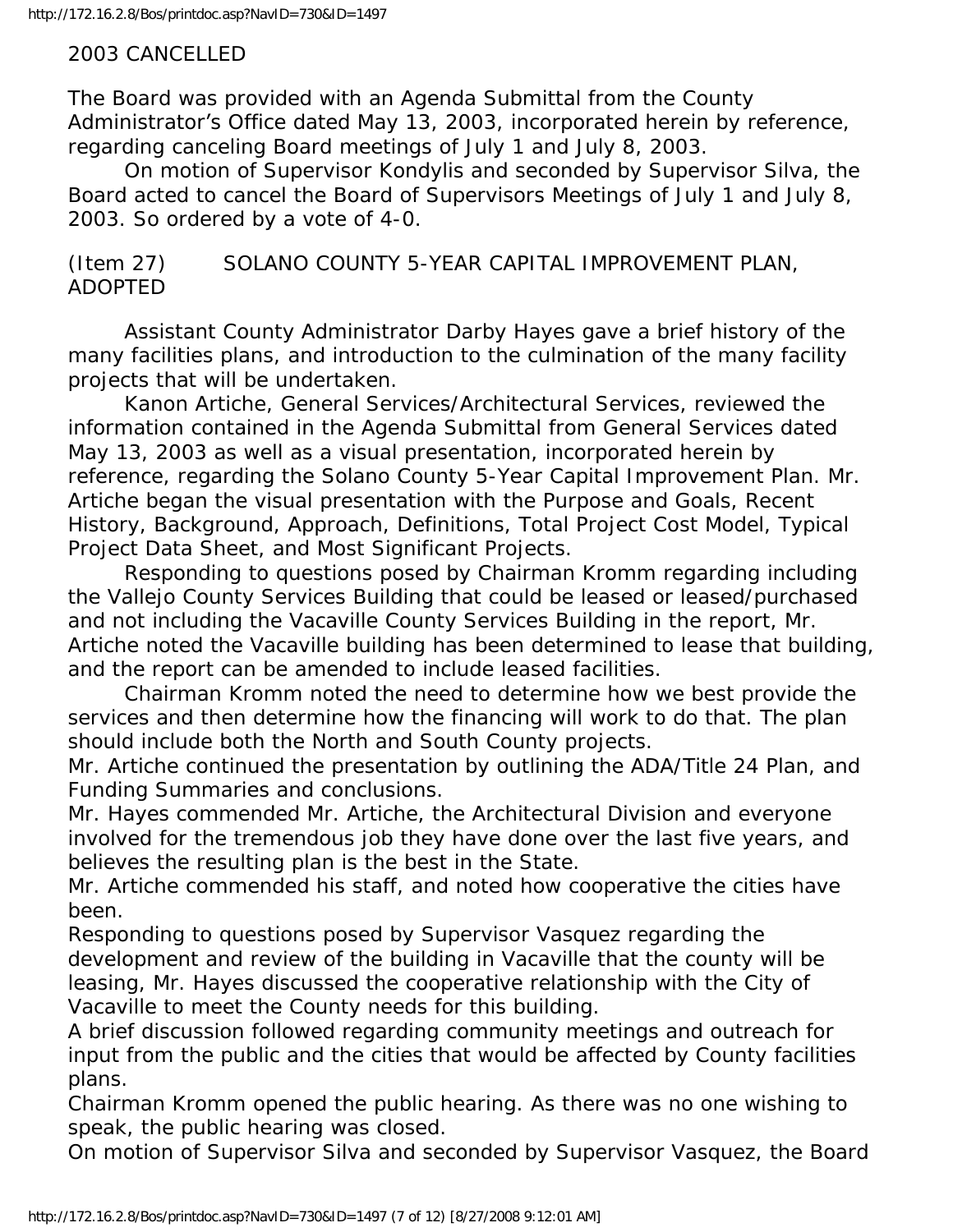acted to accept the Solano County 5-Year Capital Improvement Plan. So ordered by a vote of 3-0; Supervisor Kondylis excused.

# (Item 28) SIDE LETTER WITH SEIU, LOCAL 1280, RE-FILLING NURSING POSITIONS AT SHERIFF'S CORRECTIONAL HEALTH CARE DIVISION, APPROVED

 Director of Human Resources Yolanda Irigon reviewed the information contained in the Agenda Submittal from her department dated May 13, 2003, incorporated herein by reference, regarding authorizing the Director of Human Resources to execute a side letter with SEIU, Local 1280, to address the issue of difficult-to-fill nurse related positions in the Sheriff's Correctional Health Care Division. Ms. Irigon noted the parameters of the agreement include a 6 month delay in the implementation of the contract for outside health care services, looking at an H1 Visa or a Visa program, and a program review December 1, 2003. There will also be a temporary differential to the difficult to fill nursing classifications. Ms. Irigon noted the nursing vacancies are only one component of the problems in the Sheriff's Department to provide medical care for inmates.

 Art Grubel, SEIU Local 1280 Executive Director, further discussed the side letter agreement relating to criteria, innovative approaches, a review process, and Mr. Grubel feels this is a reasonable approach and will do everything possible to work with Human Resources and the Sheriff to ensure success, and if the program is not successful the union will not be back complaining they did not get a fair opportunity.

 There was a short discussion on containing escalating health care costs, the mandatory level of care for inmates, and the liability of not having the nursing positions filled.

 On motion of Supervisor Vasquez and seconded by Supervisor Silva, the Board acted to approve a side letter with SEIU, Local 1280 to address the difficult-to-fill nurse related positions in the Sheriff's Office. So ordered by a vote of 3-0; Supervisor Kondylis excused.

# (Item 30) AGREEMENT WITH FAIRFIELD-SUISUN SEWER DISTRICT RE SERVICE FOR SUISUN VALLEY ROAD AND OLD CORDELIA AREAS, APPROVED

 Harry Englebright, Department of Environmental Management, reviewed the information contained in the Agenda Submittal from his department dated May 13, 2003, incorporated herein by reference, regarding the Fairfield-Suisun Sewer District providing sewage disposal service in the Suisun Valley Road and Old Cordelia areas. Mr. Englebright reviewed maps of the area showing existing parcels with service and parcels eligible for service.

 Responding to questions posed by Chairman Kromm regarding the ability to grant services to parcels on Suisun Valley Road and in Old Cordelia whether they have a failing system or not, and the location of failing systems, Mr. Englebright noted that if the parcel is an existing developed parcel that has been identified on the list and in the future it is determined their system is failing they will be able to hook up to the sewer system. With this agreement,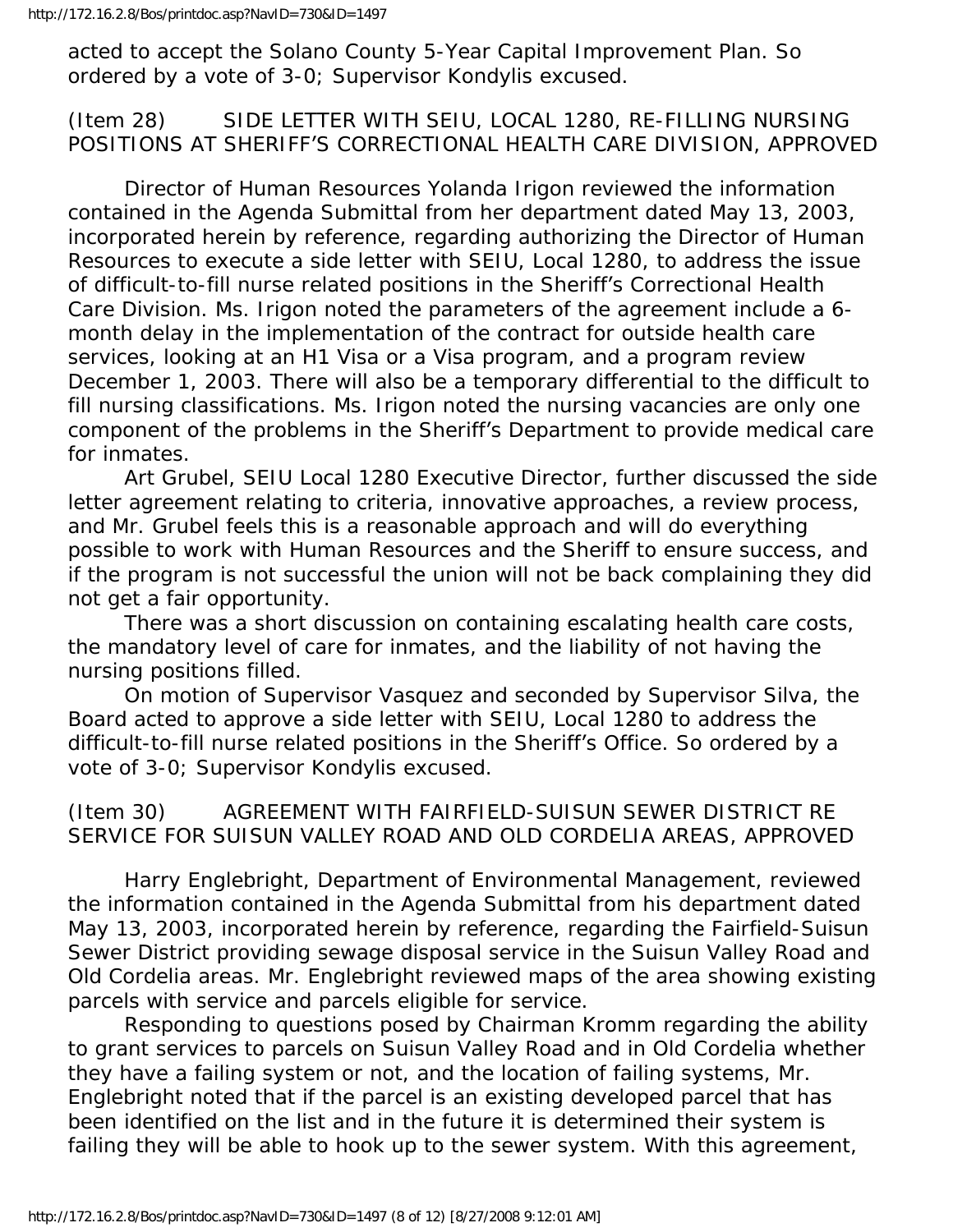if a system is not failing the property owner cannot hook up. Phase I deals only with properties with failing septic systems, other hookups will be considered under Phase II. The parcel owners that have come forward with failing systems are from Suisun Valley Road.

 Director of Environmental Management Birgitta Corsello discussed options for septic for parcels that are existing undeveloped parcels.

 Responding to questions posed by Supervisor Vasquez regarding development of small parcels and the potential for future failure of a septic system, Mr. Englebright discussed Phase I of the agreement that deals with parcels that currently have a failing septic system and LAFCO requirements.

 Ms. Corsello noted that approximate cost for a septic system is \$15,000 and a hookup to the sewer system is about \$15,000, and the factors that will be considered to determine if a septic system is feasible for a parcel.

 On motion of Chairman Kromm and seconded by Supervisor Silva, the Board acted to approve an agreement with Fairfield-Suisun Sewer District for sewage disposal service for Suisun Valley Road and Old Cordelia areas. So ordered by a vote of 3-0; Supervisor Kondylis excused.

# (Item 31) VERNON BARRETT REAPPOINTED TO THE SUISUN FIRE PROTECTION DISTRICT

 On motion of Supervisor Silva and seconded by Supervisor Vasquez, the Board acted to reappoint Vernon Barrett to the Suisun Fire Protection District for a term to expire April 15, 2007. So ordered by a vote of 4-0.

(Item 32) APPEAL OF APPROVAL OF MINOR SUBDIVISION MS-02-01 FOR HARRY SCHRONTZ, LOCATED AT 3738 MORNINGBIRD LANE (VACAVILLE AREA) (APN'S 0123-060-430 & 440), DENIED

 Michael Yankovich, Planning Services Division of Environmental Management, reviewed the information contained in the Agenda Submittal from his department dated May 13, 2003, along with a visual presentation, incorporated herein by reference, regarding an appeal of the Zoning Administrator's decision to approve Minor Subdivision MS-02-01 permitting a four lot subdivision, for Harry Schrontz, located at 3738 Morningbird Lane, in the Vacaville area (APN's 0123-060-430 & 440).

 Gary Crawford, Department of Transportation, continued the visual presentation reviewing the County Road Improvement Standards, the Applicant's Proposed Road Section, 12 potential parcels on Morningbird Lane, a History of County Private Road Standards, a History of Morningbird Lane, conclusions, and recommendations of the Transportation Department requiring that current standards be required for the proposed subdivision.

 There was a brief discussion regarding maintenance by property owners of private roads, the fire districts determining if a private roads and/or bridges are passable to ensure safety access, and ensuring parcels in subdivisions are buildable.

Chairman Kromm opened the public hearing.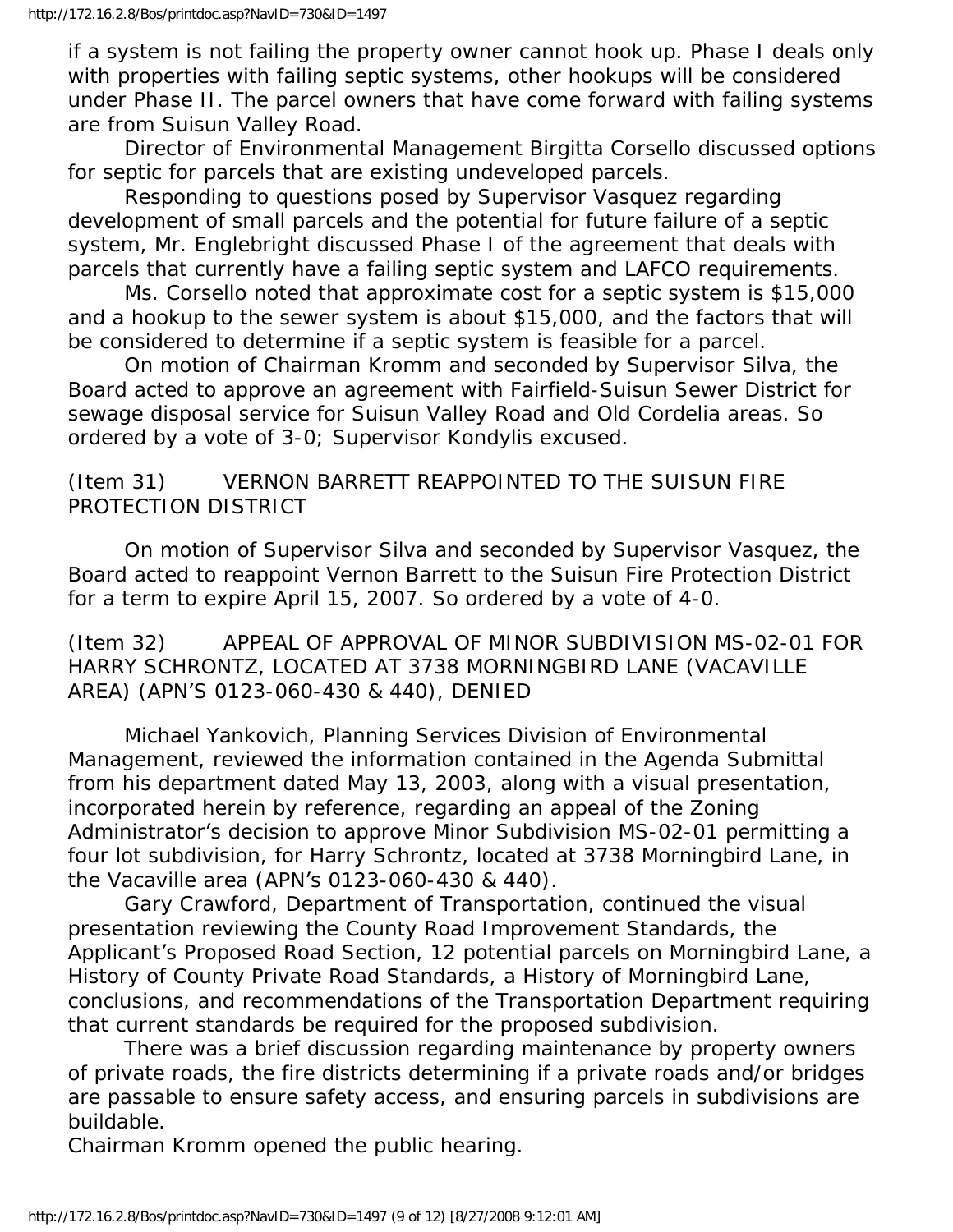Robert Jones, Civil Engineer Creegan & D'Angelo Engineers, reiterated information contained in a letter dated April 3, 2003 from his company, incorporated in the Agenda Submittal, regarding the construction and safety of the bridge with a weight capacity for 50-ton truck loading, which does support the fire department loading. Mr. Jones further discussed road design, work with the fire department to create a single lane road with turnouts that is acceptable by the fire department, and feels there are only 9 lots involved not 12.

Harry Schrontz, Vacaville, noted discussing requirements for the subdivision with staff prior to initiating the process and was told that the single lane bridge would suffice, but that road improvements would have to be done. Mr. Schrontz requested the Board work with him on this project.

Rich Schonfeld, Concord, noted support for a 12 foot roadway with turnouts, wants to maintain the rural atmosphere of the area; voiced concern that some large trees, fences, and hedges will have to be removed, and some large retaining walls will have to be installed.

Bobbi Ahlers, Vacaville, feels the roadway is the same size as it originally was, but that a pavement has been installed in the center, thought that if the fire district accepted the bridge that the changes would be approved, but now the fire district is asking for more. Ms. Ahlers feels that with the improvements Morningbird Lane will be better than Bucktown Road, and voiced concern with potential for speeding by kids coming to the area.

Michelle Waite, Vacaville, would like to keep the country feel of the area, wants to keep the road narrow, kids tend to party on Bucktown Lane, and asked the road remain at 12 feet.

As there was no one further who wished to speak on this matter, the public hearing was closed.

Supervisor Silva posed questions regarding part of road being paved and part chip seal, Mr. Crawford noted at the end of the cal-de-sac the roadway will change from asphalt to chip seal where the two private roads go off.

There was a brief discussion regarding areas of improvement on Bucktown Road, parcel sizes and development requirements.

Supervisor Silva discussed concerns of the fire district, the possible violation of the subdivision road standards since this subdivision was developed, concern of the Department of Transportation to at least maintain the 1986 standards as originally approved for the roadway and the bridge, but would prefer current standards.

Supervisor Silva questioned why there is steel plating at each end of the bridge, Mr. Jones noted the plate is there to transition from the asphalt pavement to the wood decking of the bridge, and further discussed the construction of the bridge.

Responding to questions posed by Supervisor Vasquez regarding increasing the 1986 road standards if they were in place, Mr. Crawford noted with the new subdivision being put in one of the conditions is to improve the roadway to current standards.

Ms. Corsello discussed the reasoning behind the road requirements for emergency vehicles, fire code requirements, health and safety and the ability to respond.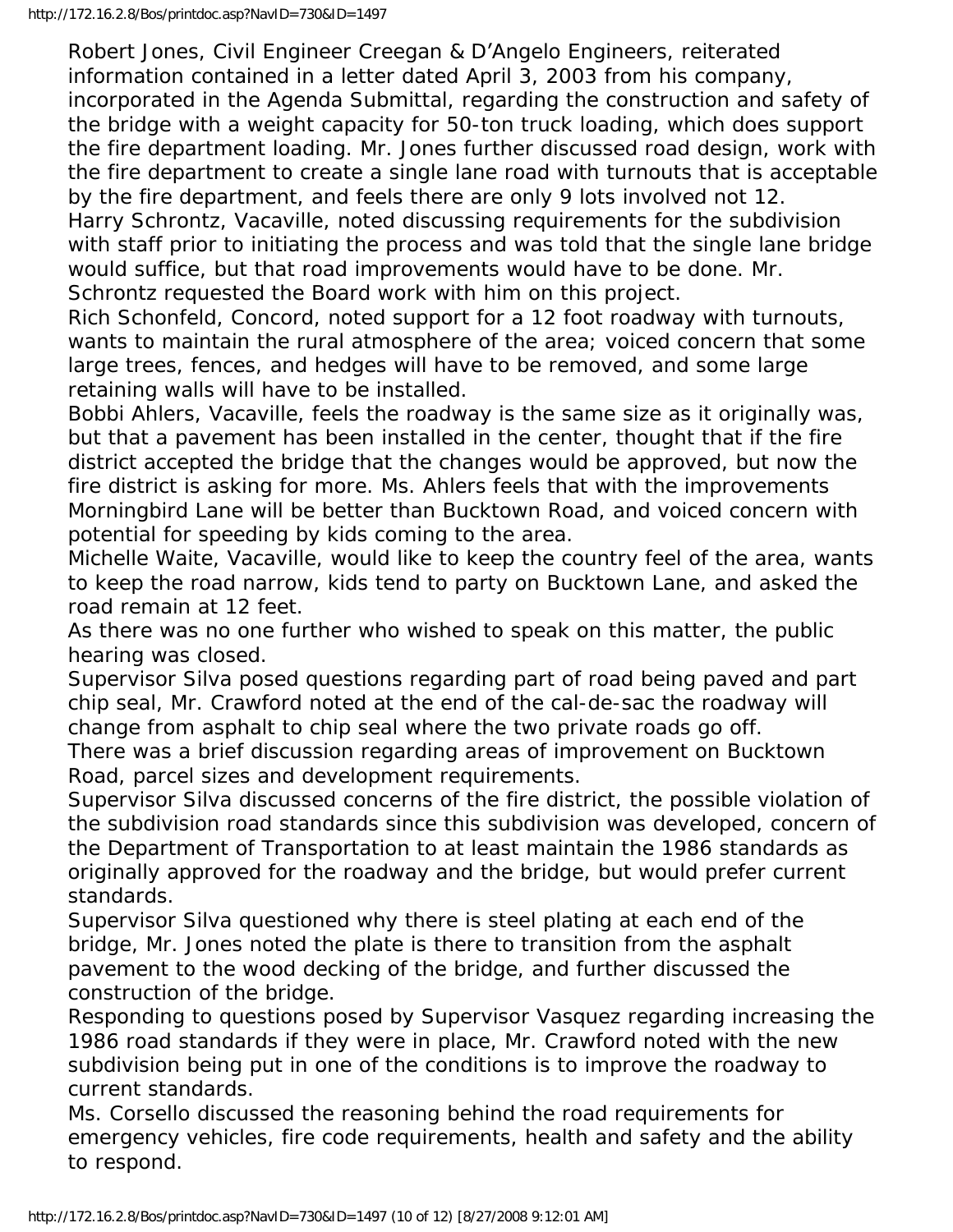Supervisor Silva expressed concern with the potential for problems in the future, encroachment by current owners on the roadway, and agrees that at a minimum the 1987 standards should be enforced.

Chairman Kromm feels the road should have been maintained at the originally permitted standards, but feels due to fire issues the road should be improved to today's standards.

Supervisor Vasquez voiced concern with putting people that will live in the area in the future in jeopardy, experience with fire in the area, and discussed the responsibility of the Board for future residents of the area.

 On motion of Supervisor Silva and seconded by Supervisor Vasquez, the Board acted to deny the appeal request. So ordered by a vote of 3-0; Supervisor Kondylis excused.

 On motion of Supervisor Silva and seconded by Supervisor Vasquez, the Board acted to uphold the Zoning Administrator's decision in approving Minor Subdivision Application No. MS-02-01 of Harry Schrontz for a four-lot subdivision, affirming all conditions of approval adopted by the Zoning Administrator, which will include the current road standards. So ordered by a vote of 3-0; Supervisor Kondylis excused.

(Item 29) RESOLUTION NO. 2003-117 SUPPORTING THE PARTNERSHIP HEALTHPLAN OF CALIFORNIA'S GRANT APPLICATION TO SUPPORT PLANNING EFFORTS FOR LONG-TERM CARE SERVICES INTEGRATION, ADOPTED

 The Board was provided with an Agenda Submittal from Health and Social Services dated May 13, 2003, incorporated herein by reference, regarding support of the Partnership Health Plan of California's grant application to receive funding totaling \$150,000 for FY2003/04 through the State Department of Health Services' Office of Long Term Care Program to develop a plan for the integration of long term care services in Solano County.

 Liz Gibboney, Partnership Healthplan, gave a brief update on the status of the Long Term Care Integrated Task Force, and to requested support of the grant application.

 On motion of Supervisor Silva and seconded by Supervisor Vasquez, the Board acted to adopt Resolution No. 2003-117 Supporting the Partnership Healthplan of California's Grant Application to Support Planning Efforts for Long-Term Care Services Integration. So ordered by a vote of 3-0; Supervisor Kondylis excused. (see Resolution Book)

ADJOURN - This meeting of the Board of Supervisors adjourned in memory of Bernard Cohen at 2:56 p.m.

Duane Kromm, Chairman

Maggie Jimenez Clerk to the Board of Supervisors

\_\_\_\_\_\_\_\_\_\_\_\_\_\_\_\_\_\_\_\_\_\_\_\_\_\_\_\_\_\_\_\_\_\_

\_\_\_\_\_\_\_\_\_\_\_\_\_\_\_\_\_\_\_\_\_\_\_\_\_\_\_\_\_\_\_\_\_\_